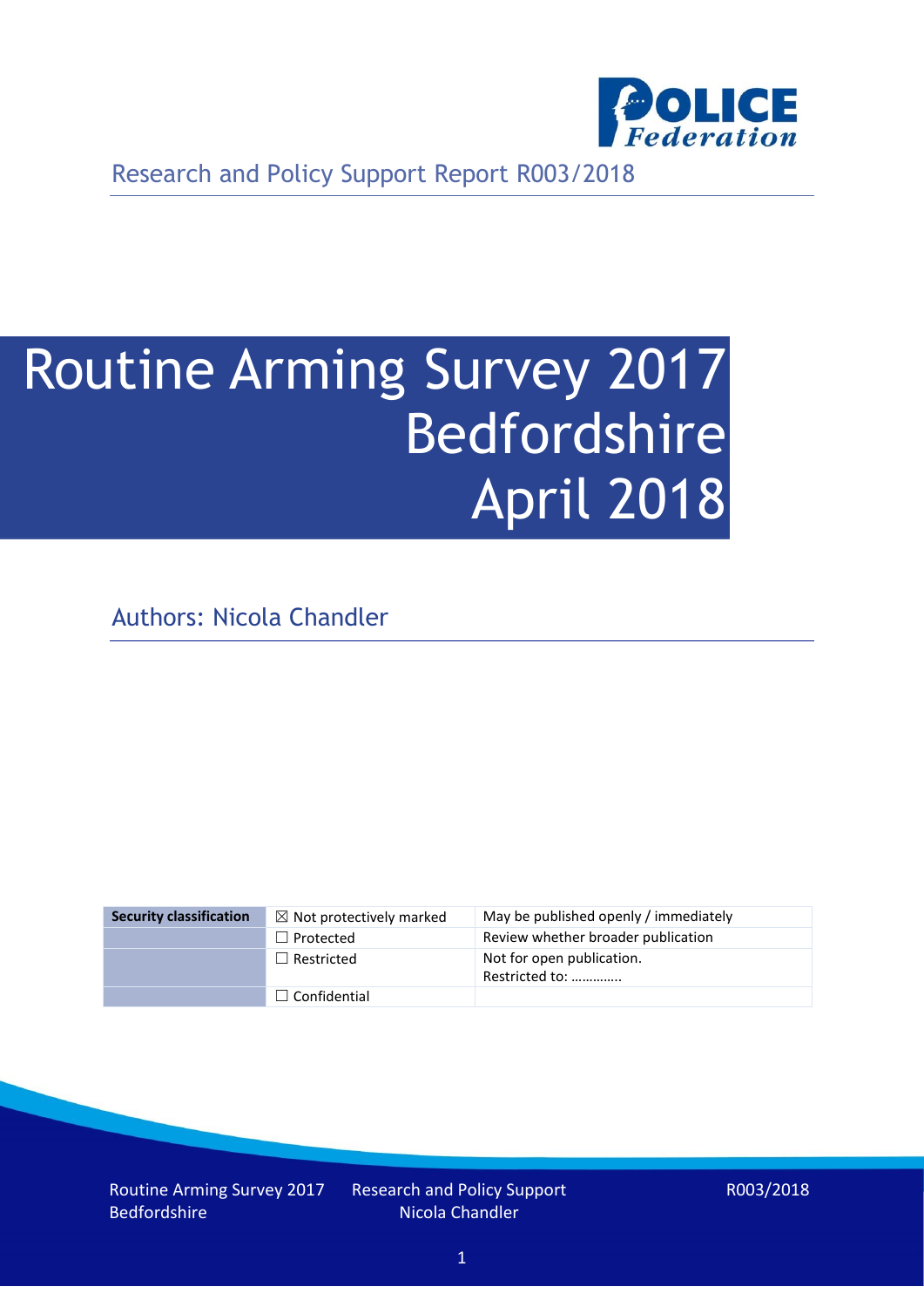## **INTRODUCTION**

This report provides a summary of responses to the PFEW routine arming survey received from respondents in Bedfordshire.

The PFEW routine arming survey was open between 31st July and 1st September 2017. The survey asked respondents about their experiences and attitudes in the following areas:

- Satisfaction with their current access to armed support
- Views on routine arming
- Views on other protective measures and equipment
- The number of times respondents had felt their life had been threatened at work in the last two years

Where appropriate, details of average responses for the police service as a whole are also presented, differences between the national and local responses have not been tested statistically and therefore any differences reported are for guidance only and must be treated with caution.

### **RESPONSE RATE AND RESPONDENTS**

355 responses were received from respondents in Bedfordshire. This reflects a response rate of approximately 32%, based on Home Office figures from 2017. This compares to a national response rate of 27% of federated rank members.

The findings presented in this report have a margin of error of 5%. This margin of error has been calculated using the number of responses received from officers in Bedfordshire compared to the number of officers in the force as a whole. A margin of error of 5% or less is generally considered to be within the normal bounds of academic rigor. If this threshold has not been met, the results from this report must be interpreted more cautiously.

78% of responses from Bedfordshire were received from male officers and 22% of responses were from female officers. 74% of respondents were Constables, 18% were Sergeants and 9% were Inspectors or Chief Inspectors.

42% of respondents said that they were in a frontline role.

Routine Arming Survey 2017 Bedfordshire

Research and Policy Support Nicola Chandler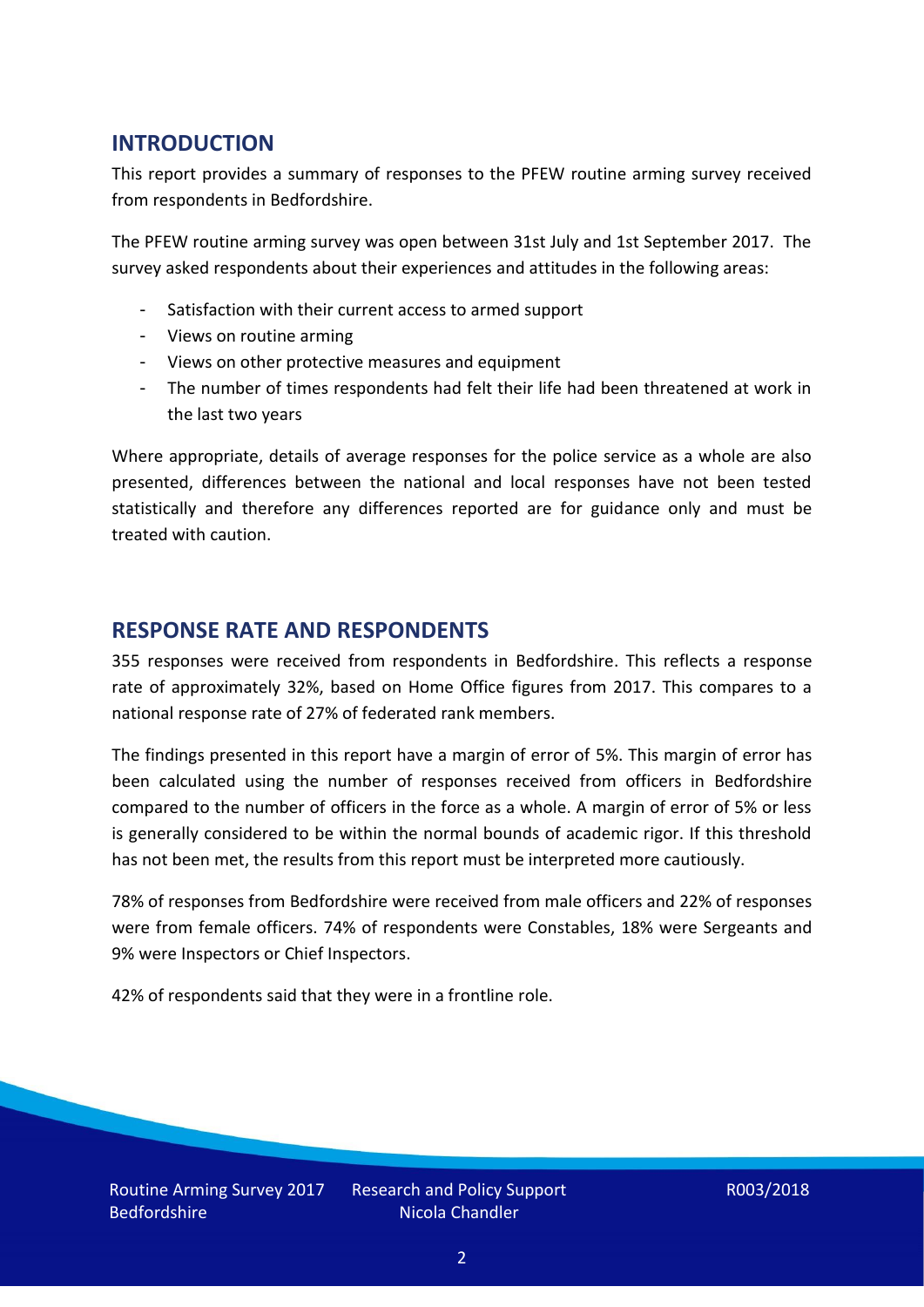# **SATISFACTION WITH CURRENT ARMED SUPPORT**

Of those respondents who had a view, 45% within Bedfordshire said that they were either very or fairy satisfied that armed support would be readily available should they require it. In comparison, 55% were either not very or not at all satisfied that armed support would be available.

Nationally, 43% of respondents were either very or fairly satisfied that armed support would be readily available should they require it.

|                                                                                               | <b>Very satisfied</b> | <b>Fairly</b><br>satisfied | Not very<br>satisfied | Not at all<br>satisfied |
|-----------------------------------------------------------------------------------------------|-----------------------|----------------------------|-----------------------|-------------------------|
| How satisfied are you<br>that armed support is<br>readily available should<br>you require it? | 9%                    | 36%                        | 37%                   | 18%                     |

### **VIEWS ON ROUTINE ARMING**

36% of respondents within Bedfordshire said that they were in favour of routine arming, insofar as they felt all officers should receive appropriate training and be armed at all times when on duty. This compares to 34% of respondents across England and Wales as a whole.

| <b>All police officers</b><br>should receive<br>appropriate training<br>and be armed at all<br>times when on duty | All police officers<br>should receive<br>appropriate training<br>and firearms should<br>be issued to them as<br>and when necessary | <b>Firearms should not</b><br>be issued to all<br>police officers, but<br>more officers should<br>receive appropriate<br>training and be issue | The present number<br>of officers who are<br>specially trained to<br>carry firearms is<br>about right |  |
|-------------------------------------------------------------------------------------------------------------------|------------------------------------------------------------------------------------------------------------------------------------|------------------------------------------------------------------------------------------------------------------------------------------------|-------------------------------------------------------------------------------------------------------|--|
| 36%                                                                                                               | 13%                                                                                                                                | 42%                                                                                                                                            | 8%                                                                                                    |  |

57% of respondents within Bedfordshire said that they would be prepared to be routinely armed whilst on duty. Nationally, this proportion was 55%. 14% of respondents within

Routine Arming Survey 2017 Bedfordshire

Research and Policy Support Nicola Chandler

R003/2018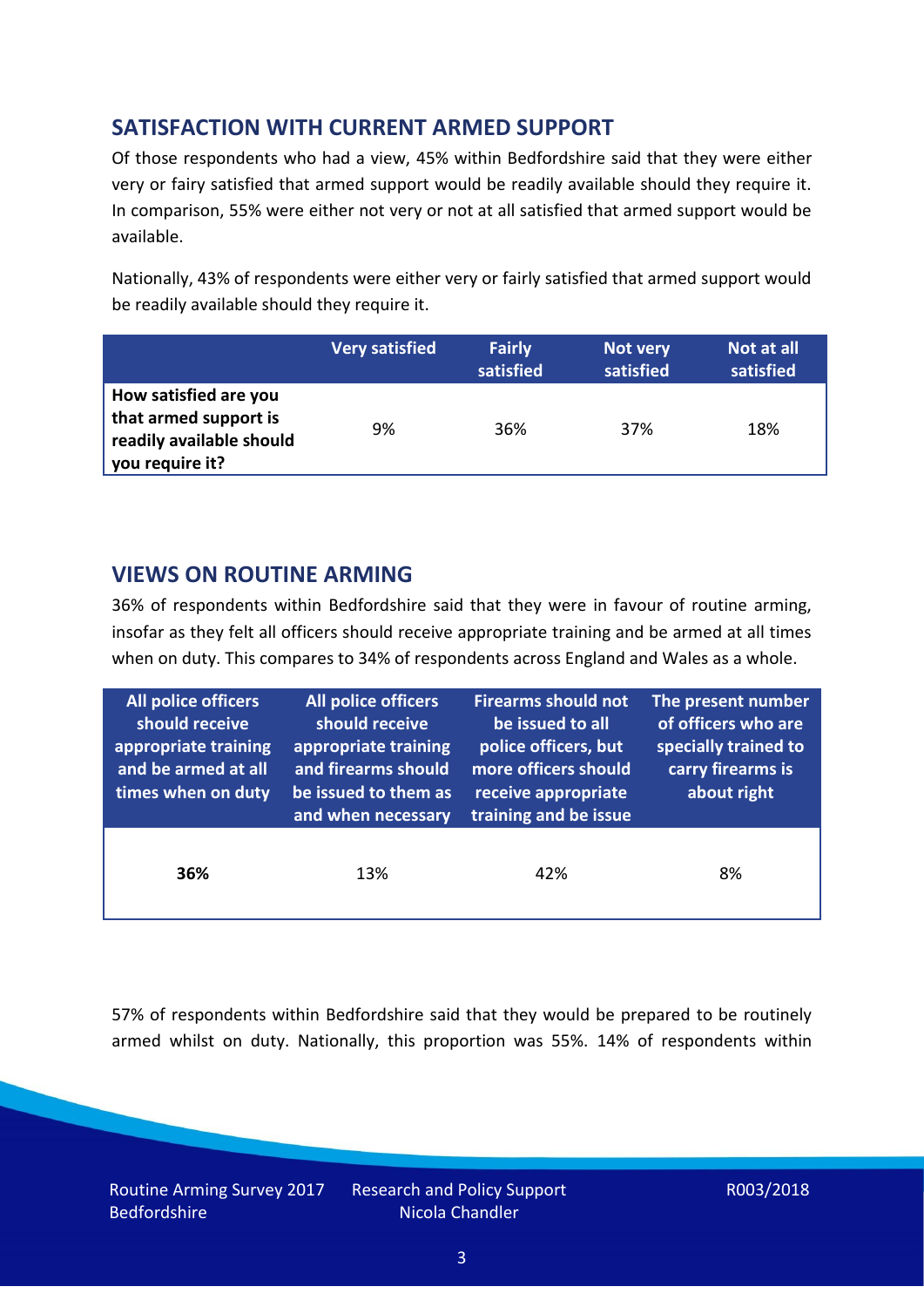Bedfordshire, said that they would not carry a firearm whilst on duty under any circumstances, compared to 11% of respondents in England and Wales as a whole.

| I would be prepared<br>to carry a firearm at<br>all times on duty | I would be prepared<br>to carry a firearm<br>whilst on duty if<br>necessary | I would be prepared<br>to carry a firearm<br>whilst on duty if<br>ordered to do so | Under no<br>circumstances would<br>I carry a firearm<br>whilst on duty |
|-------------------------------------------------------------------|-----------------------------------------------------------------------------|------------------------------------------------------------------------------------|------------------------------------------------------------------------|
| 57%                                                               | 17%                                                                         | 13%                                                                                | 14%                                                                    |

### **VIEWS ON OTHER PROTECTIVE MEASURES AND EQUIPMENT**

12% of respondents in Bedfordshire (for whom it is applicable to their role), said that they currently had access to double crewing at all times whilst on duty; 76%, said that they wanted access to double crewing at all times whilst on duty.

The proportion of respondents in Bedfordshire who said that they have access to double crewing at all times on duty is higher than the national figure, where 11% of respondents have access to double crewing.

32% respondents in Bedfordshire (for whom it is applicable to their role), had access to Taser at all times whilst on duty; in comparison 79% said that they wanted to have access to Taser at all times whilst on duty.

The proportion of respondents in Bedfordshire who have access to Taser at all times whilst on duty is higher than the proportion of respondents in England and Wales who had access to Taser at all time, which was 22%.

74% respondents in Bedfordshire (for whom it is applicable to their role), currently had access to Body Worn Video at all times whilst on duty; 88% wanted access to Body Worn Video at all times.

The proportion of respondents in Bedfordshire who have access to Body Worn Video at all times whilst on duty is higher than in England and Wales as a whole; nationally 55% of respondents reported having access to Body Worn Video at all times whilst on duty.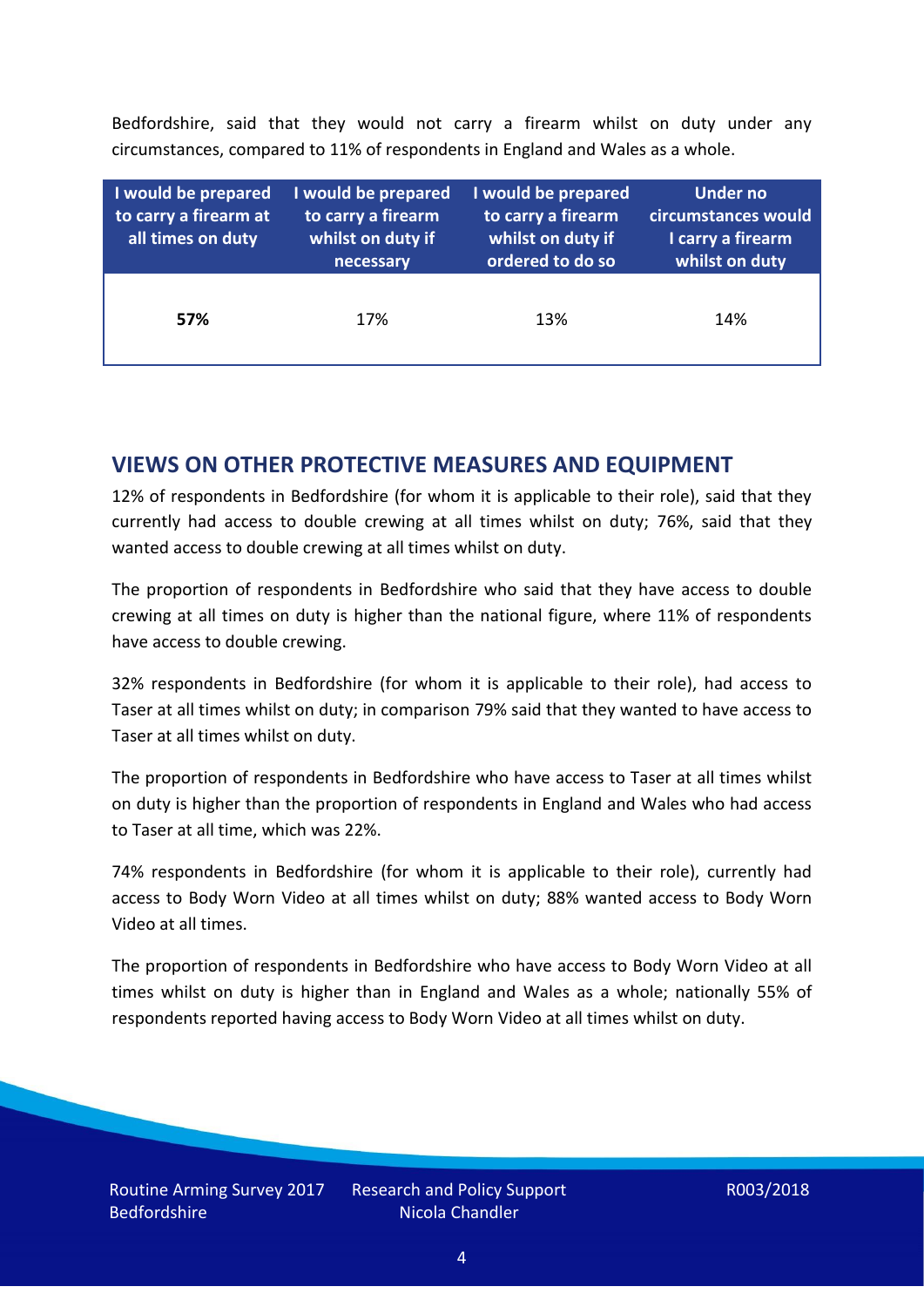| Officers regularly have access to (for<br>whom its applicable to their role): | <b>Double</b><br>crewing | <b>Body Worn</b><br><b>Video</b> | Taser |
|-------------------------------------------------------------------------------|--------------------------|----------------------------------|-------|
| <b>Never</b>                                                                  | 11%                      | 10%                              | 41%   |
| When deemed necessary by an officer<br>with appropriate authority             | 21%                      | 2%                               | 9%    |
| Upon my request whilst I am on duty                                           | 6%                       | 9%                               | 4%    |
| At all times whilst I am on duty                                              | 12%                      | 74%                              | 32%   |

#### **THREATS TO LIFE**

55% of respondents in Bedfordshire said that they had felt that their life was in serious danger at least once in the last two years as a result of a threat by a member the public whilst on duty. This is higher than the 54% of respondents within England and Wales as a whole who felt that their life had been in serious danger in the last two years.

A more detailed breakdown of the number of times respondents in Bedfordshire felt that their life had been in serious danger in the last two years is provided below.

|                                                                                                                                                                              | <b>None</b> | One | Two | Three to<br>four | Five to<br><b>six</b> | <b>Seven</b><br>or more |
|------------------------------------------------------------------------------------------------------------------------------------------------------------------------------|-------------|-----|-----|------------------|-----------------------|-------------------------|
| How many times in the<br>last two years have you<br>felt that your life was in<br>serious danger as a result<br>of a threat by a member<br>of the public, whilst on<br>duty? | 45%         | 12% | 13% | 15%              | 6%                    | 9%                      |

Research and Policy Support Nicola Chandler